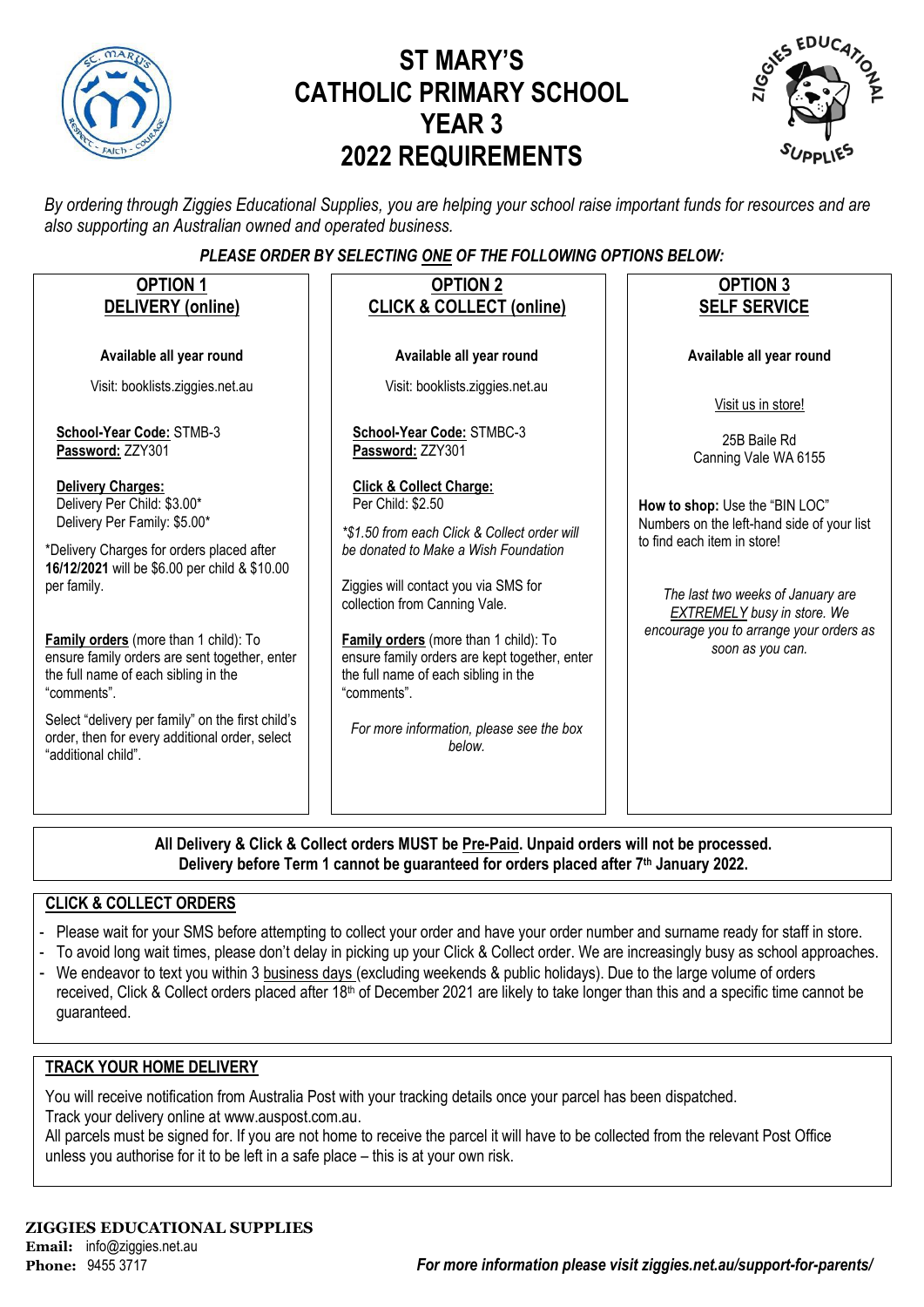

### **MISSING ITEMS**

Please ensure that you open your parcel and check your order as soon as you receive it. If you have any items missing from your pack that are not listed as being on back order, PLEASE NOTIFY US WITHIN 14 DAYS OF RECEIVING your order by emailing info@ziggies.net.au.

*Any claims made after this date will not be accepted.*

### **REFUNDS**

- Refunds will be granted for textbooks/workbooks on your Requirements List that are in **PERFECT** condition up to the **14th February 2022** or **14 days from date of purchase** (whichever is the latter). PERFECT condition = still wrapped in packaging, no name written on, no bent corners, no book covering.
- **NO REFUNDS WILL BE GIVEN FOR DIGITAL PRODUCTS.**
- Ziggies will gladly refund or exchange any items deemed faulty from the manufacturer.
- **NO REFUNDS WILL BE ISSUED FOR ITEMS MARKED WITH A #, THESE ITEMS ARE FIRM SALE.**

**Please note: A refund or exchange cannot be given if the receipt is not presented.**

| <b>Store Trading Hours:</b>                                                                                                                                           |                                                                                                                                | <b>Store locations:</b>                                                                                                                                                                                               |  |  |  |
|-----------------------------------------------------------------------------------------------------------------------------------------------------------------------|--------------------------------------------------------------------------------------------------------------------------------|-----------------------------------------------------------------------------------------------------------------------------------------------------------------------------------------------------------------------|--|--|--|
| Mon – Fri                                                                                                                                                             | $9:00am - 5:00pm$                                                                                                              | 25B Baile Rd<br>$\mathbf{A}$<br>Canning Vale WA 6155                                                                                                                                                                  |  |  |  |
| Saturday                                                                                                                                                              | $9:00$ am $-1:00$ pm                                                                                                           |                                                                                                                                                                                                                       |  |  |  |
| <b>Extended hours:</b><br>Sat 8 <sup>th</sup> Jan<br>Sat 15 <sup>th</sup> Jan<br>Sat 22 <sup>nd</sup> Jan                                                             | $9:00$ am $-3:00$ pm<br>$9:00am - 3:00pm$<br>$9:00am - 5:00pm$                                                                 | <b>Parking:</b> Please be aware that there is limited parking in the<br>last two weeks of January. Please be respectful of<br>neighbouring businesses.<br>To avoid parking issues, we strongly encourage you to visit |  |  |  |
| Thurs 27 <sup>th</sup> Jan<br>Fri 28 <sup>th</sup> Jan<br>Sat 29 <sup>th</sup> Jan<br>Sun 30 <sup>th</sup> Jan<br>Mon 31 <sup>st</sup> Jan<br>Sat 5 <sup>th</sup> Feb | $8:00am - 6:00pm$<br>$8:00am - 6:00pm$<br>$9:00am - 5:00pm$<br>$11:00am - 4:00pm$<br>$8:00am - 6:00pm$<br>$9:00$ am $-3:00$ pm | our store earlier or select the delivery option.                                                                                                                                                                      |  |  |  |
| * Christmas Eve (24th Dec) 9:00am-3:00pm<br>* Closed all public holidays (i.e. Christmas Day,                                                                         | Boxing Day, New Year's Day, Australia Day etc.)                                                                                |                                                                                                                                                                                                                       |  |  |  |

#### **Covid-19**

Due to the current situation with Covid-19, we will be monitoring and restricting (if necessary) the number of customers in store for the safety of our customers and staff. If you are visiting our stores in the last 2 weeks of January, please be aware that you may need to wait in line to enter our stores for self-service, so please limit the number of family members you bring with you. We highly recommend that you visit before this time. All customers will be required to sign in using the Safe WA App or the manual register.

### **Plastic Bags**

We encourage you to bring re-usable bags into store if doing self-service. Re-usable plastic and fabric bags will be available to purchase if required.

#### **Parents to Supply**

1x Library Bag (Available from Uniform Shop) 1x Art Smock (Available from Uniform Shop) 1x Roll Paper Towel